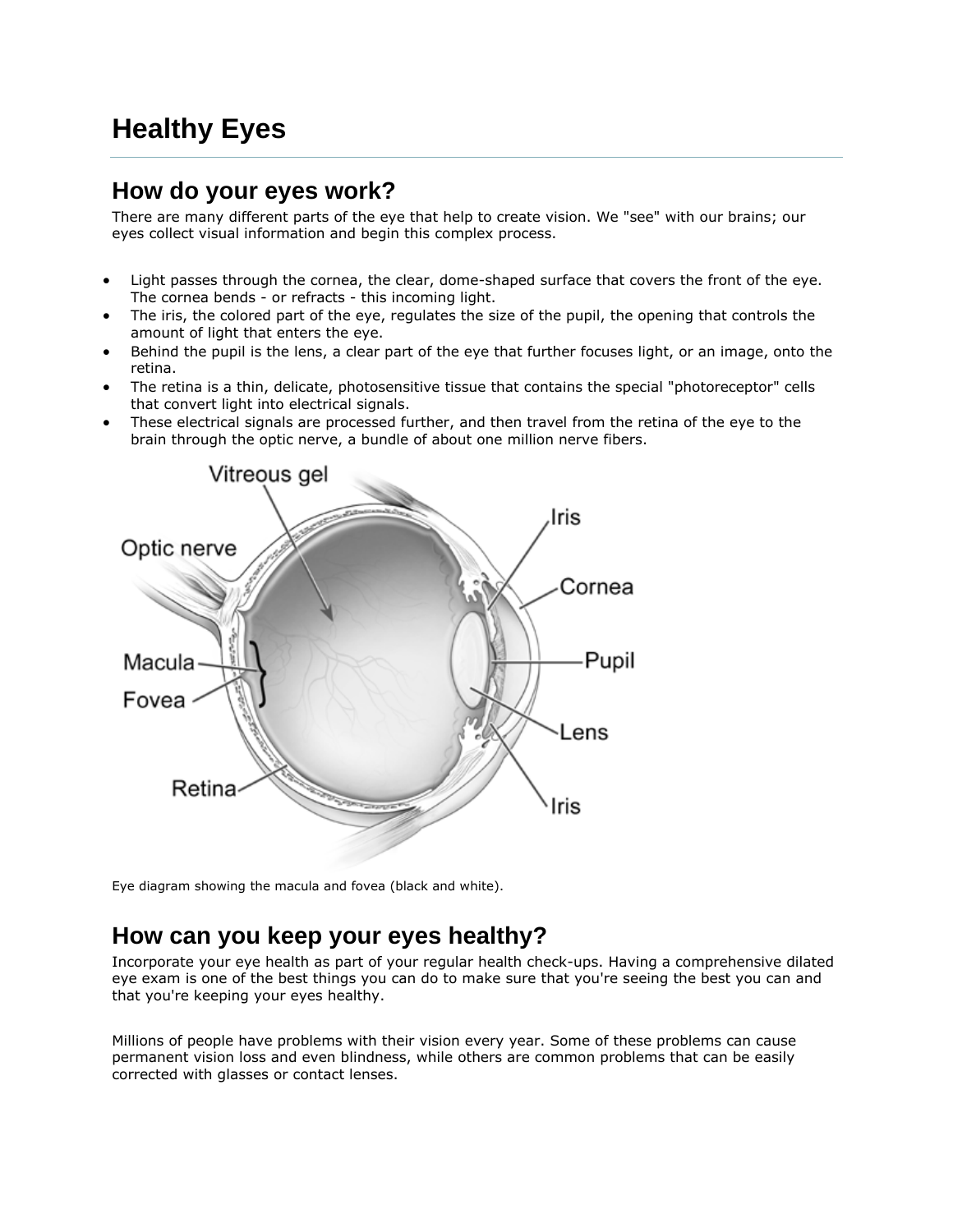## **What is a comprehensive dilated eye exam?**

A comprehensive dilated eye exam is a painless procedure in which an eye care professional examines your eyes to look for common vision problems and eye diseases, many of which have no early warning signs. Regular comprehensive eye exams can help you protect your sight and make sure that you are seeing your best.

# **Dilated Eye Exam**



# **Tips for Keeping the Eyes Healthy**

- **Have a comprehensive dilated eye exam.** A dilated eye exam is the only way to detect many common eye diseases such as glaucoma, diabetic eye disease and age-related macular degeneration in their early stages.
- **Know your family's eye health history.** It's important to know if anyone has been diagnosed with a disease or condition since many are hereditary. This will help to determine if you are at higher risk for developing an eye disease or condition.
- **Eat right to protect your sight.** Eating a diet rich in fruits and vegetables, particularly dark leafy greens such as spinach, kale, or collard greens is important for keeping your eyes healthy, too. Research has also shown there are eye health benefits from eating fish high in omega-3 fatty acids, such as salmon, tuna, and halibut.
- **Maintain a healthy weight.** Being overweight or obese increases your risk of developing diabetes and other systemic conditions, which can lead to vision loss, such as diabetic eye disease or glaucoma. If you are having trouble maintaining a healthy weight, talk to your doctor.
- **Wear protective eyewear.** Protective eyewear includes safety glasses and goggles, safety shields, and eye guards specially designed to provide the correct protection for a certain activity.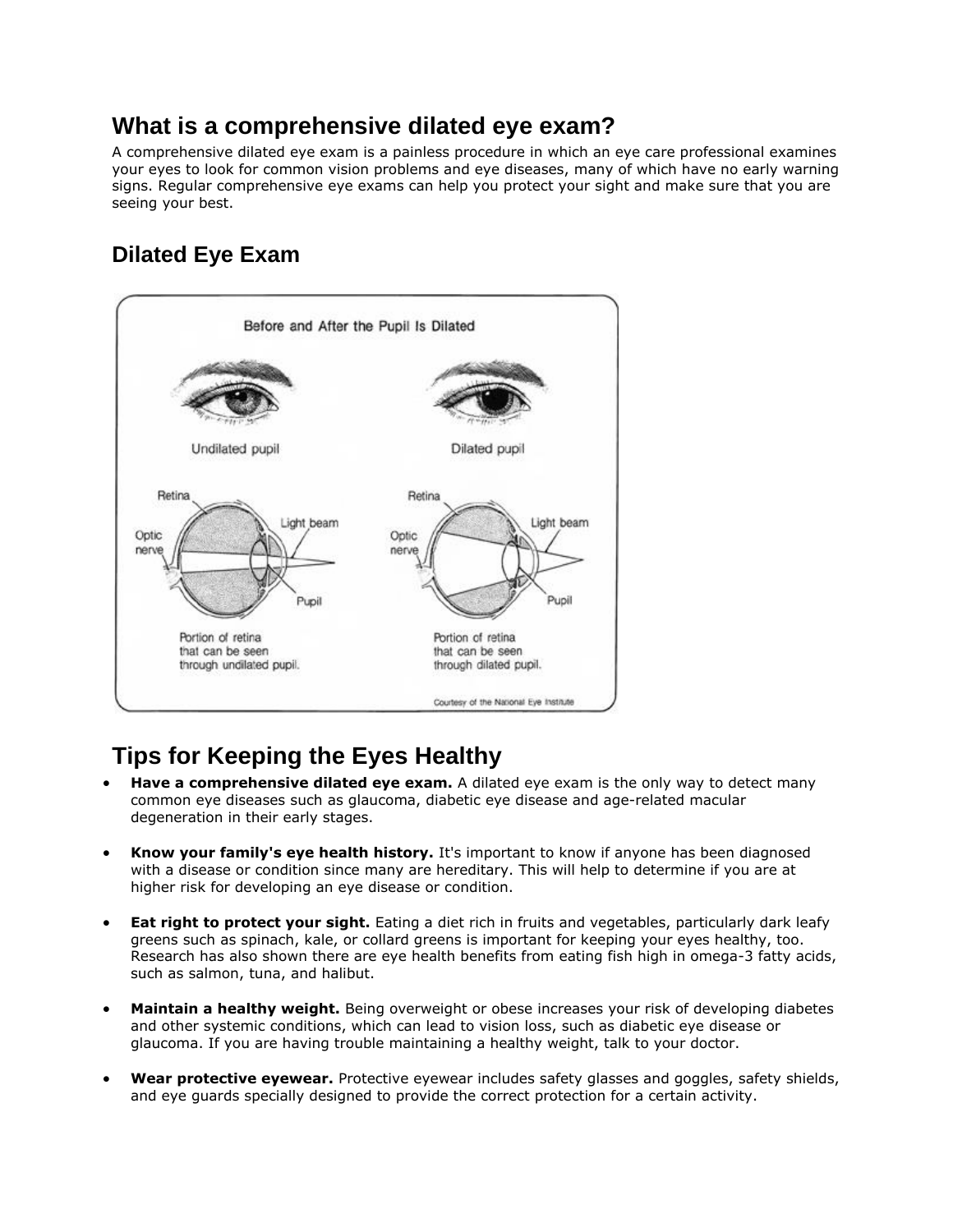- **Quit smoking or never start.** Smoking is as bad for your eyes as it is for the rest of your body. Research has linked smoking to an increased risk of developing age-related macular degeneration, cataract, and optic nerve damage, all of which can lead to blindness.
- **Be cool and wear your shades.** Sunglasses are a great fashion accessory, but their most important job is to protect your eyes from the sun's ultraviolet rays. When purchasing sunglasses, look for ones that block out 99 to 100 percent of both UV-A and UV-B radiation.
- **Give your eyes a rest.** If you spend a lot of time at the computer or focusing on any one thing, you sometimes forget to blink and your eyes can get fatigued. Try the 20-20-20 rule: Every 20 minutes, look away about 20 feet in front of you for 20 seconds. This can help reduce eyestrain.
- **Clean your hands and your contact lenses--properly.** To avoid the risk of infection, always wash your hands thoroughly before putting in or taking out your contact lenses. Make sure to disinfect contact lenses as instructed and replace them as appropriate.
- **Practice workplace eye safety.** Employers are required to provide a safe work environment. When protective eyewear is required as a part of your job, make a habit of wearing the appropriate type at all times and encourage your coworkers to do the same.

# **Common Vision Problems**

The most common vision problems are [refractive errors](http://www.nei.nih.gov/health/errors/errors.asp), more commonly known as

- [Myopia or Nearsightedness](http://www.nei.nih.gov/health/errors/myopia.asp),
- [Hyperopia or Farsightedness](http://www.nei.nih.gov/health/errors/hyperopia.asp),
- [Astigmatism and](http://www.nei.nih.gov/health/errors/astigmatism.asp)
- [Presbyopia](http://www.nei.nih.gov/health/errors/presbyopia.asp)

#### **Know Your Risk Factors...**

#### **Age-Related Macular [Degeneration](http://www.nei.nih.gov/health/maculardegen/index.asp)**

[Age-related macular degeneration](http://www.nei.nih.gov/health/maculardegen/index.asp) usually occurs in people who are age 50 and older. As people get older, the risk increases. Other risk factors include the following:

- Smoking. Research shows that smoking increases the risk of AMD two-fold.
- Race. Caucasians are much more likely to get AMD than people of African descent.
- Family history. People with a family history of AMD are at higher risk.

## **[Cataract](http://www.nei.nih.gov/health/cataract/)**

The risk of [cataract](http://www.nei.nih.gov/health/cataract/) increases as you get older. Other risk factors for cataract include:

- Certain diseases such as diabetes
- Personal behavior such as smoking and alcohol use
- [The environment such as prolonged exposure to sunlight](http://www.nei.nih.gov/health/diabetic/)

## **Diabetic [Retinopathy](http://www.nei.nih.gov/health/diabetic/)**

- All people with diabetes--both type 1 and type 2--are at risk
- During pregnancy, [diabetic retinopathy](http://www.nei.nih.gov/health/diabetic/) may be a problem for women with diabetes